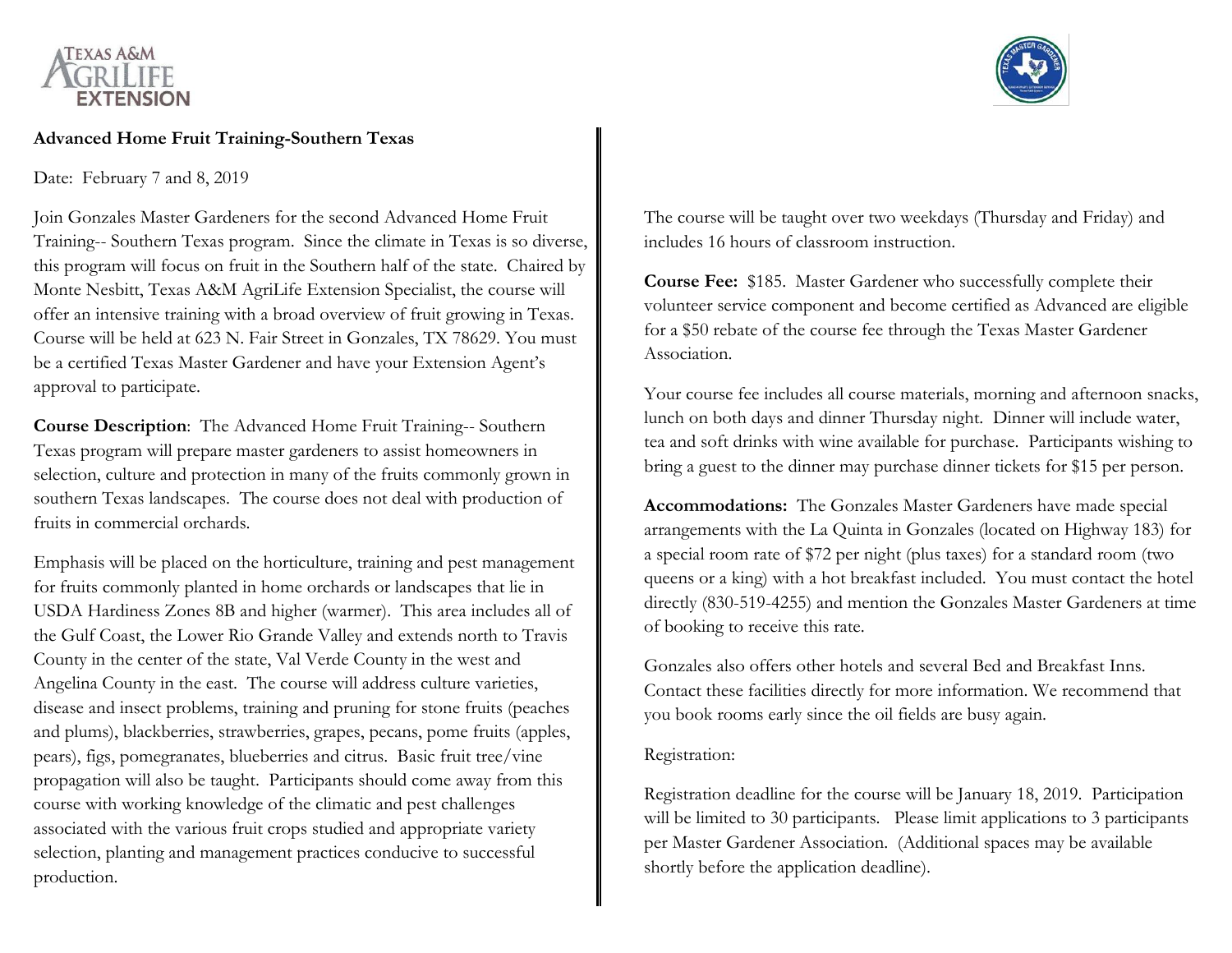



# **Planned Syllabus**

Advanced Home Fruit Training-- Southern Texas February 7 and 8, 2019 Chaired by: Monte Nesbitt, Texas A&M AgriLife Extension Specialist 623 North Fair Street, Gonzales, TX 78629 Hosted by: Gonzales Master Gardeners, Gonzales, Texas

# **Thursday**

|      | 8:30 AM Introduction—Texas Fruit History & Challenges |
|------|-------------------------------------------------------|
|      | 9:00 AM Peaches-General Horticulture                  |
|      | 9:20 AM Peaches-Varieties                             |
|      | 9:45 AM Break                                         |
|      | 10:05 AM Peaches-Insects & Diseases                   |
|      | 10:30 AM Peaches-Training & Pruning                   |
|      | 11:00 AM Strawberries—General Horticulture            |
|      | 11:25 AM Strawberries-Insects & Diseases              |
|      | 12:00 PM Lunch                                        |
|      | 1:00 PM Blackberries-General Horticulture             |
|      | 1:20 PM Blackberries-Varieties                        |
|      | 1:50 PM Blackberries-Training & Pruning               |
|      | 2:10 PM Break                                         |
|      | 2:30 PM Blackberries- Insects & Diseases              |
|      | 3:00 PM Blueberries                                   |
|      | 3:30 PM Persimmons—General Horticulture & Varieties   |
| 3:50 | PM Fruit Propagation 1                                |
|      | 4:30 PM Fruit Propagation 2                           |
|      | 5:00 PM Adjourn                                       |
| 6:00 | PM Dinner (location to be announced)                  |
|      |                                                       |

## **Friday**

| 8:30 AM Grapes—General Horticulture & training, arbors               |
|----------------------------------------------------------------------|
| 9:00 AM Grapes—Varieties & rootstocks                                |
| 9:30 AM Grapes—Insects & Diseases                                    |
| 10:00 AM Break                                                       |
| 10:20 AM Pecans—General Horticulture & varieties                     |
| 10:45 AM Pecans—Insects & Diseases                                   |
| 11:30 AM Pomegranates—General Horticulture & Varieties               |
| 12:00 PM Lunch                                                       |
| 1:00 PM Pome Fruits (pears, apples) General Horticulture & Varieties |
| 1:30 PM Pome Fruits—Training & Pruning                               |
| 2:00 PM Break                                                        |
| $2:30$ PM Figs                                                       |
| 3:00 PM Olives—General Horticulture & Varieties                      |
| 3:30 PM Citrus—General Horticulture                                  |
| 3:55 PM Citrus—Varieties                                             |
| 4:30 PM Citrus—Pests and Freeze Protection                           |
|                                                                      |

5:00 PM Adjourn